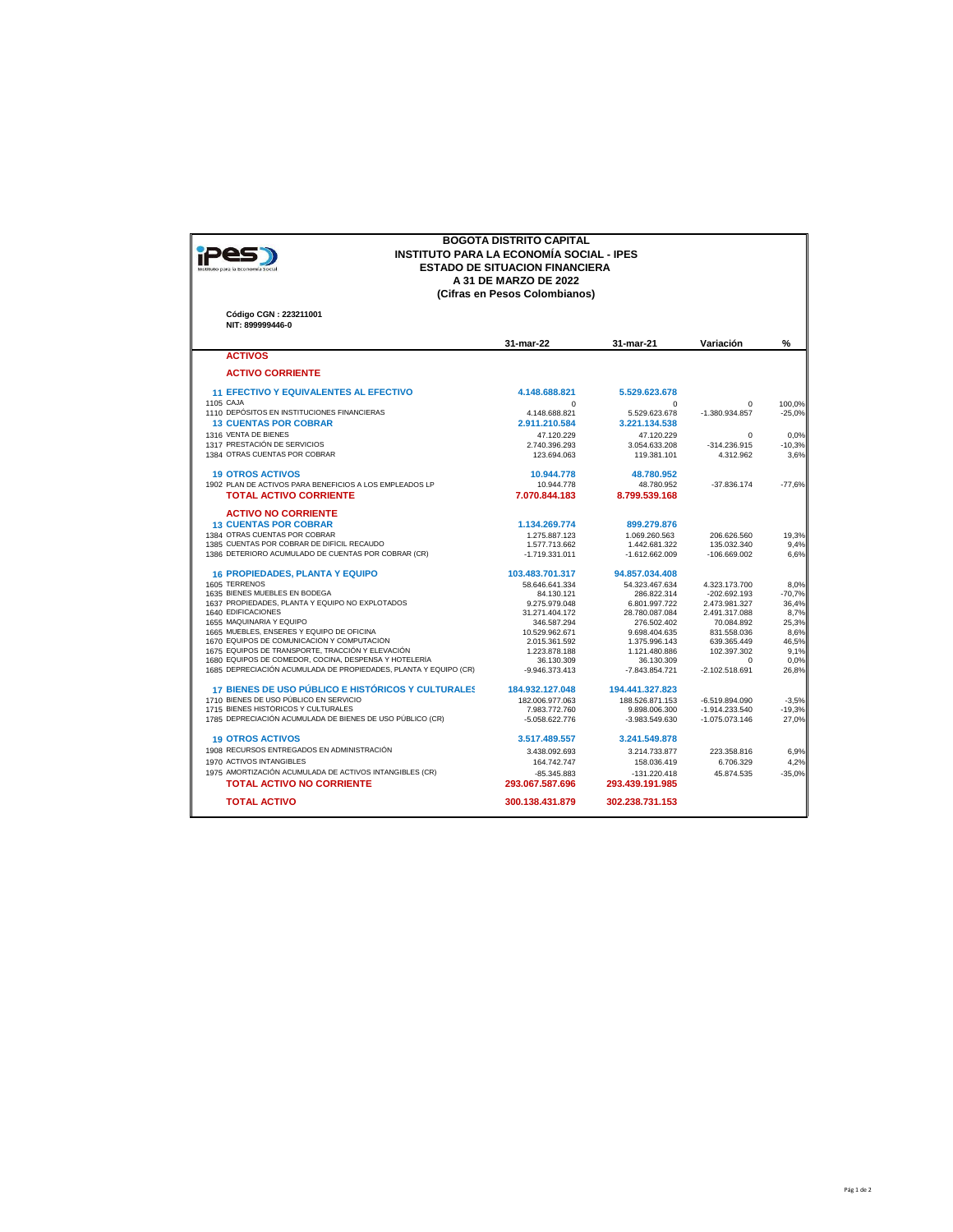| Instituto para la Economía Social |
|-----------------------------------|
|                                   |

## **BOGOTA DISTRITO CAPITAL INSTITUTO PARA LA ECONOMÍA SOCIAL - IPES ESTADO DE SITUACION FINANCIERA A 31 DE MARZO DE 2022 (Cifras en Pesos Colombianos)**

**Código CGN : 223211001 NIT: 899999446-0**

|                                                                                                     | 31-mar-22                        | 31-mar-21                        | Variación                   | $\%$            |
|-----------------------------------------------------------------------------------------------------|----------------------------------|----------------------------------|-----------------------------|-----------------|
| <b>PASIVOS</b>                                                                                      |                                  |                                  |                             |                 |
| <b>PASIVO CORRIENTE</b>                                                                             |                                  |                                  |                             |                 |
| <b>24 CUENTAS POR PAGAR</b><br>2401 ADQUISICIÓN DE BIENES Y SERVICIOS NACIONALES                    | 2.040.344.148                    | 2.135.279.454                    |                             |                 |
| 2407 RECURSOS A FAVOR DE TERCEROS                                                                   | 1.353.962.711<br>149.994.561     | 1.487.678.007<br>147.226.323     | -133.715.296<br>2.768.238   | $-9,0%$<br>1.9% |
| 2424 DESCUENTOS DE NÓMINA                                                                           | 77.052.935                       | 61.454.768                       | 15.598.167                  | 25,4%           |
| 2436 RETENCIÓN EN LA FUENTE E IMPUESTO DE TIMBRE                                                    | 345.994.267                      | 436.058.482                      | $-90.064.215$               | $-20,7%$        |
| 2490 OTRAS CUENTAS POR PAGAR                                                                        | 113.339.674                      | 2.861.875                        | 110.477.799                 | 3860,3%         |
| <b>25 BENEFICIOS A LOS EMPLEADOS</b>                                                                | 1.524.136.397                    | 1.834.944.555                    |                             |                 |
| 2511 BENEFICIOS A LOS EMPLEADOS A CORTO PLAZO                                                       | 1.516.595.875                    | 1.801.861.244                    | -285.265.369                | $-15,8%$        |
| 2512 BENEFICIOS A LOS EMPLEADOS A LARGO PLAZO                                                       | 7.540.522                        | 33.083.311                       | $-25.542.789$               | $-77,2%$        |
| <b>27 PROVISIONES</b>                                                                               | 37.999.048                       | 28.046.031                       |                             |                 |
| 2701 LITIGIOS Y DEMANDAS                                                                            | 37.999.048                       | 28.046.031                       | 9.953.017                   | 35,5%           |
| <b>29 OTROS PASIVOS</b>                                                                             | 1.132.214.156                    | 681.313.862                      |                             |                 |
| 2901 AVANCES Y ANTICIPOS RECIBIDOS                                                                  | 957.378.656                      | 581.562.844                      | 375.815.813                 | 64,6%           |
| 2902 RECURSOS RECIBIDOS EN ADMINISTRACIÓN                                                           | 89.751.500                       | 18.150.554                       | 71.600.946                  | 394,5%          |
| 2910 INGRESOS RECIBIDOS POR ANTICIPADO<br><b>TOTAL PASIVO CORRIENTE</b>                             | 85.084.000<br>4.734.693.749      | 81.600.465<br>4.679.583.902      | 3.483.535                   | 4,3%            |
| <b>PASIVO NO CORRIENTE</b>                                                                          |                                  |                                  |                             |                 |
| <b>25 BENEFICIOS A LOS EMPLEADOS</b>                                                                | 209.318.508                      | 273.206.342                      |                             |                 |
| 2512 BENEFICIOS A LOS EMPLEADOS A LARGO PLAZO                                                       | 209.318.508                      | 273.206.342                      | -63.887.834                 | $-23.4%$        |
| <b>TOTAL PASIVO NO CORRIENTE</b>                                                                    | 209.318.508                      | 273.206.342                      |                             |                 |
| <b>TOTAL PASIVO</b>                                                                                 | 4.944.012.257                    | 4.952.790.245                    |                             |                 |
| <b>PATRIMONIO</b>                                                                                   |                                  |                                  |                             |                 |
| 3105 CAPITAL FISCAL                                                                                 | 94.021.678.650                   | 94.021.678.650                   | $\Omega$                    | 0,0%            |
| 3109 RESULTADOS DE EJERCICIOS ANTERIORES                                                            | 199.602.321.774                  | 200.122.971.167                  | -520.649.393                | $-0,3%$         |
| 3110 RESULTADO DEL EJERCICIO                                                                        | 1.570.419.197                    | 3.141.291.091                    | $-1.570.871.894$            | $-50,0%$        |
| <b>TOTAL PATRIMONIO</b>                                                                             | 295.194.419.622                  | 297.285.940.909                  |                             |                 |
| <b>TOTAL PASIVO MAS PATRIMONIO</b>                                                                  | 300.138.431.879                  | 302.238.731.153                  |                             |                 |
| <b>8 CUENTAS DE ORDEN DEUDORAS</b>                                                                  | 0                                | 0                                |                             |                 |
| <b>81 ACTIVOS CONTINGENTES</b>                                                                      | $\bf{0}$                         | $\bf{0}$                         |                             |                 |
| <b>83 DEUDORAS DE CONTROL</b><br>8315 BIENES Y DERECHOS RETIRADOS                                   | 33.306.438.105                   | 33.125.145.895                   |                             |                 |
| 8361 RESPONSABILIDADES EN PROCESO                                                                   | 23.347.114.898<br>253.973.041    | 23.552.758.386<br>249.626.461    | $-205.643.488$<br>4.346.580 | $-0.9%$<br>1,7% |
| 8390 OTRAS CUENTAS DEUDORAS DE CONTROL                                                              | 9.705.350.166                    | 9.322.761.048                    | 382.589.118                 | 4,1%            |
| 89 DEUDORAS POR CONTRA (CR)                                                                         | -33.306.438.105                  | $-33.125.145.895$                |                             |                 |
| 8915 DEUDORAS DE CONTROL POR CONTRA (CR)                                                            | -33.306.438.105                  | -33.125.145.895                  | -181.292.210                | 0,5%            |
| <b>9 CUENTAS DE ORDEN ACREEDORAS</b>                                                                | n                                | o                                |                             |                 |
| <b>91 PASIVOS CONTINGENTES</b><br>9120 LITIGIOS Y MECANISMOS ALTERNATIVOS DE SOLUCIÓN DE CONFLICTO: | 75.552.420.868<br>75.552.420.868 | 42.946.003.367<br>42.946.003.367 | 32.606.417.501              | 75,9%           |
| 93 ACREEDORAS DE CONTROL                                                                            | $\Omega$                         | n                                |                             |                 |
| <b>99 ACREEDORAS POR CONTRA (DB)</b>                                                                | -75.552.420.868                  | -42.946.003.367                  |                             |                 |
| 9905 PASIVOS CONTINGENTES POR CONTRA (DB)                                                           | -75.552.420.868                  | -42.946.003.367                  | -32.606.417.501             | 75.9%           |
|                                                                                                     | ALEJÁNDRO RÍVERA CAMERO          |                                  |                             |                 |
|                                                                                                     | <b>Director General</b>          |                                  |                             |                 |

Vaior (unfiera Co/1)

**GLORIA JOSEFINA CELIS JUTINICO**<br>Subdirectora Administrativa y Financiera Profesional Especializado Profesional Especializado

yaria Elisa Frances L

MARÍA ELISA FRANCO LÓPEZ<br>Profesional Especializado<br>T.P. 89.811-T